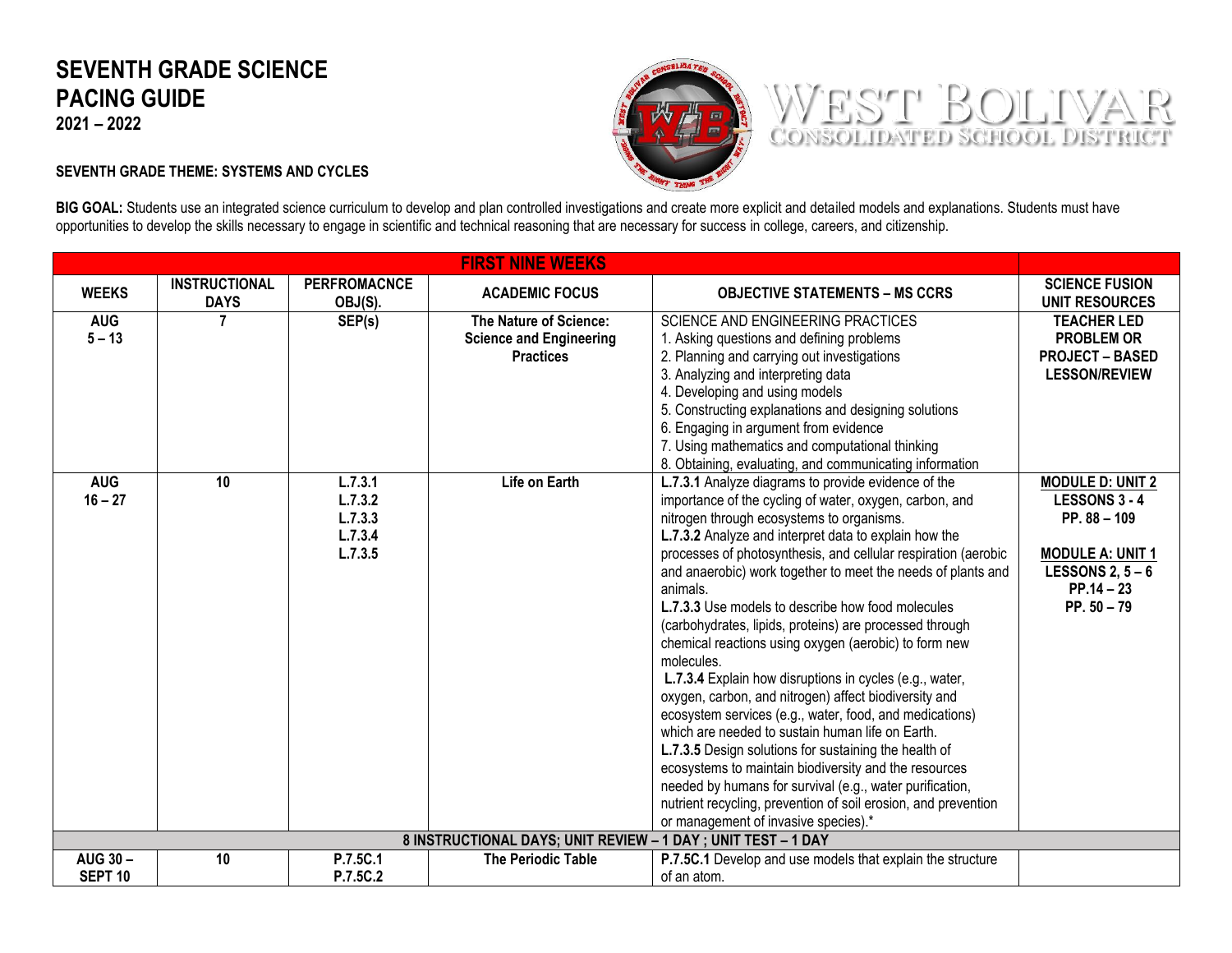|                                     |                                                      | P.7.5C.3<br>P.7.5C.4<br>P.7.5C.5<br>P.7.5C.6                         |                                                               | P.7.5C.2 Use informational text to sequence the major<br>discoveries leading to the current atomic model.<br>P.7.5C.3 Collect, organize, and interpret data from<br>investigations to identify and analyze the relationships<br>between the physical and chemical properties of elements,<br>atoms, molecules, compounds, solutions, and mixtures.<br>P.7.5C.4 Predict the properties and interactions of elements<br>using the periodic table (metals, non-metals, reactivity, and<br>conductors).<br>P.7.5C.5 Describe concepts used to construct chemical<br>formulas (e.g. CH4, H20) to determine the number of atoms<br>in a chemical formula.<br>P.7.5C.6 Using the periodic table, make predictions to explain<br>how bonds (ionic and covalent) form between groups of<br>elements (e.g., oxygen gas, ozone, water, table salt, and<br>methane).                                                                                                                                                                                                                                                                                                             | <b>MODULE H: UNIT 3</b><br><b>LESSONS 1-4</b><br>PP. 156 - 203 |
|-------------------------------------|------------------------------------------------------|----------------------------------------------------------------------|---------------------------------------------------------------|----------------------------------------------------------------------------------------------------------------------------------------------------------------------------------------------------------------------------------------------------------------------------------------------------------------------------------------------------------------------------------------------------------------------------------------------------------------------------------------------------------------------------------------------------------------------------------------------------------------------------------------------------------------------------------------------------------------------------------------------------------------------------------------------------------------------------------------------------------------------------------------------------------------------------------------------------------------------------------------------------------------------------------------------------------------------------------------------------------------------------------------------------------------------|----------------------------------------------------------------|
|                                     |                                                      |                                                                      | 8 INSTRUCTIONAL DAYS; UNIT REVIEW - 1 DAY ; UNIT TEST - 1 DAY |                                                                                                                                                                                                                                                                                                                                                                                                                                                                                                                                                                                                                                                                                                                                                                                                                                                                                                                                                                                                                                                                                                                                                                      |                                                                |
| <b>SEPT</b><br>$13 - 24$            | 10                                                   | P.7.5A.1<br>P.7.5A.2<br>P.7.5A.3<br>P.7.5B.1<br>P.7.5B.2<br>P.7.5B.3 | <b>Physical and Chemical Properties</b>                       | P.7.5A.1 Collect and evaluate qualitative data to describe<br>substances using physical properties (state, boiling/melting<br>point, density, heat/electrical conductivity, color, and<br>magnetic properties).<br>P.7.5A.2 Analyze and interpret qualitative data to describe<br>substances using chemical properties (the ability to burn or<br>rust).<br>P.7.5A.3 Compare and contrast chemical and physical<br>properties (e.g., combustion, oxidation, pH, solubility, reaction<br>with water). P.7.5B.1 Make predictions about the effect of<br>temperature and pressure on the relative motion of atoms<br>and molecules (speed, expansion, and condensation) relative<br>to recent breakthroughs in polymer and materials science<br>(e.g. self-healing protective films, silicone computer<br>processors, pervious/porous concrete). P.7.5B.2 Use<br>evidence from multiple scientific investigations to<br>communicate the relationships between pressure, volume,<br>density, and temperature of a gas.<br>P.7.5B.3 Ask questions to explain how density of matter<br>(observable in various objects) is affected by a change in<br>heat and/or pressure. | <b>MODULE H: UNIT 1</b><br><b>LESSONS 1 - 2</b><br>PP. 4 - 33  |
|                                     |                                                      |                                                                      | 8 INSTRUCTIONAL DAYS; UNIT REVIEW - 1 DAY ; UNIT TEST - 1 DAY |                                                                                                                                                                                                                                                                                                                                                                                                                                                                                                                                                                                                                                                                                                                                                                                                                                                                                                                                                                                                                                                                                                                                                                      |                                                                |
| <b>SEPT 27-</b><br>OCT <sub>1</sub> | 5                                                    | <b>REVIEW</b>                                                        |                                                               | <b>REVIEW - LIFE ON EARTH (1 DAY)</b><br>PERIODIC TABLE - (2 DAYS)<br>PHYSICAL AND CHEMICAL PROPERTIES - (2 DAYS)                                                                                                                                                                                                                                                                                                                                                                                                                                                                                                                                                                                                                                                                                                                                                                                                                                                                                                                                                                                                                                                    |                                                                |
| <b>OCT</b><br>$4 - 8$               | 1ST TERM ASSESSMENT<br>(CUMULATIVE UP TO THIS POINT) |                                                                      |                                                               |                                                                                                                                                                                                                                                                                                                                                                                                                                                                                                                                                                                                                                                                                                                                                                                                                                                                                                                                                                                                                                                                                                                                                                      |                                                                |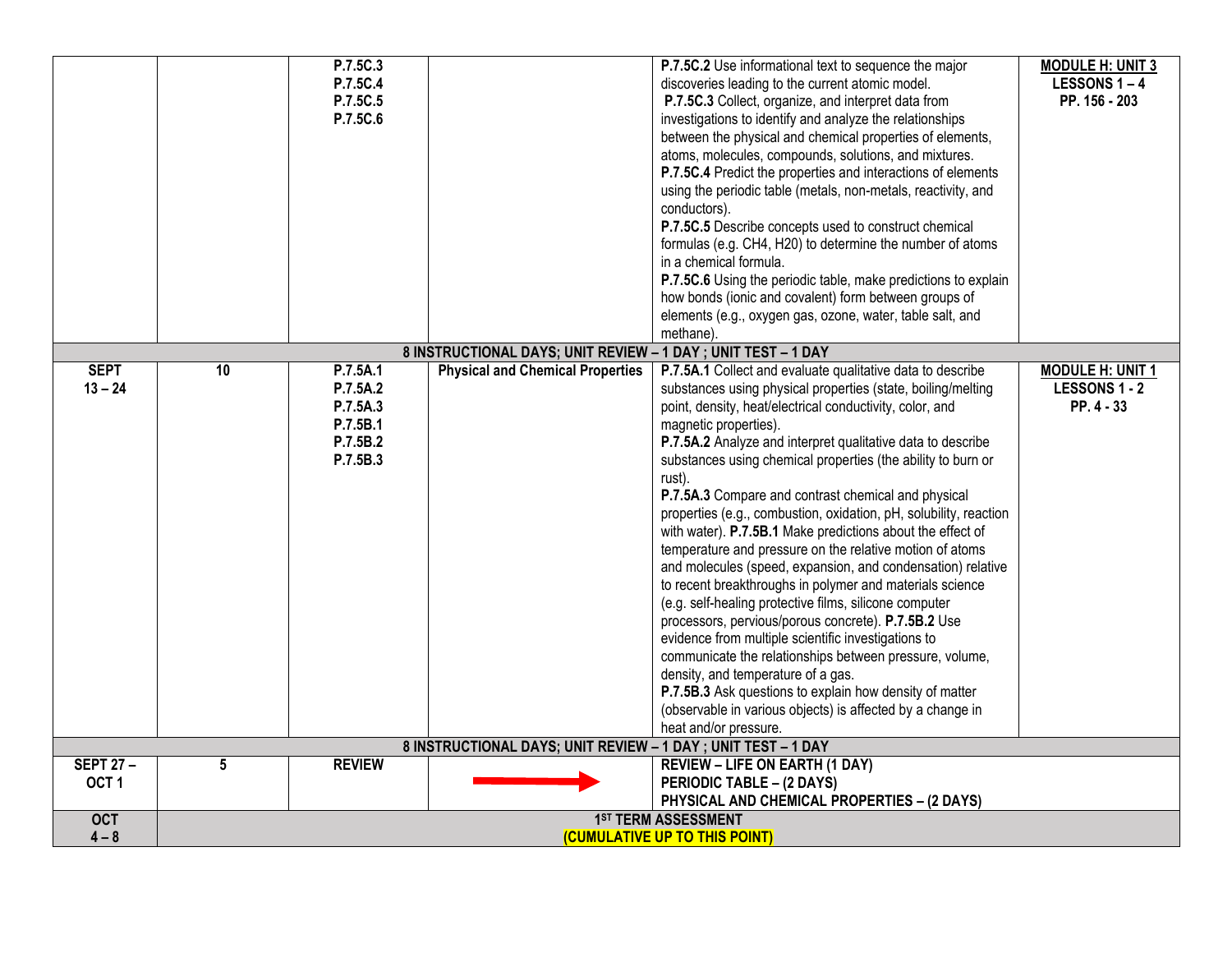| <b>SECOND NINE WEEKS</b>                                     |                                     |                                                          |                                                                                                                |                                                                                                                                                                                                                                                                                                                                                                                                                                                                                                                                                                                                                                                                                                                                                                                                                                                                                                                                                             |                                                                                                                                                                                         |  |
|--------------------------------------------------------------|-------------------------------------|----------------------------------------------------------|----------------------------------------------------------------------------------------------------------------|-------------------------------------------------------------------------------------------------------------------------------------------------------------------------------------------------------------------------------------------------------------------------------------------------------------------------------------------------------------------------------------------------------------------------------------------------------------------------------------------------------------------------------------------------------------------------------------------------------------------------------------------------------------------------------------------------------------------------------------------------------------------------------------------------------------------------------------------------------------------------------------------------------------------------------------------------------------|-----------------------------------------------------------------------------------------------------------------------------------------------------------------------------------------|--|
| <b>WEEKS</b>                                                 | <b>INSTRUCTIONAL</b><br><b>DAYS</b> | <b>PERFROMACNCE</b><br>OBJ(S).                           | <b>ACADEMIC FOCUS</b>                                                                                          | <b>OBJECTIVE STATEMENTS - MS CCRS</b>                                                                                                                                                                                                                                                                                                                                                                                                                                                                                                                                                                                                                                                                                                                                                                                                                                                                                                                       | <b>SCIENCE FUSION</b><br><b>UNIT RESOURCES</b>                                                                                                                                          |  |
| <b>OCT</b><br>$11 - 22$                                      | 10                                  | P.7.5D.1<br>P.7.5D.2                                     | <b>Chemical Reactions</b>                                                                                      | P.7.5D.1 Analyze evidence from scientific investigations to<br>predict likely outcomes of chemical reactions.<br>P.7.5D.2 Design and conduct scientific investigations to<br>support evidence that chemical reactions (e.g., cooking,<br>combustion, rusting, decomposition, photosynthesis, and<br>cellular respiration) have occurred.<br>P.7.5D.3 Collect, organize, and interpret data using various<br>tools (e.g., litmus paper, pH paper, cabbage juice) regarding<br>neutralization of acids and bases using common substances.<br>P.7.5D.4 Build a model to explain that chemical reactions can<br>store (formation of bonds) or release energy (breaking of<br>bonds).                                                                                                                                                                                                                                                                            | <b>MODULE H: UNIT 4</b><br><b>LESSON1</b><br>PP. 212 - 223<br><b>MODULE H: UNIT 5</b><br><b>LESSONS 2-3</b><br>PP. 276 - 307                                                            |  |
|                                                              |                                     |                                                          | 8 INSTRUCTIONAL DAYS; UNIT REVIEW - 1 DAY ; UNIT TEST - 1 DAY                                                  |                                                                                                                                                                                                                                                                                                                                                                                                                                                                                                                                                                                                                                                                                                                                                                                                                                                                                                                                                             |                                                                                                                                                                                         |  |
| <b>OCT 25-</b><br>NOV <sub>5</sub><br><b>NOV</b><br>$8 - 19$ | 10<br>10                            | P.7.5E.1<br>P.7.5E.2<br>P.7.5E.3<br>E.7.9C.1<br>E.7.9C.2 | Law of Conservation of Matter<br>8 INSTRUCTIONAL DAYS; UNIT REVIEW - 1 DAY ; UNIT TEST - 1 DAY<br>Earth's Tilt | P.7.5E.1 Conduct simple scientific investigations to show that<br>total mass is not altered during a chemical reaction in a<br>closed system. Compare results of investigations to Antoine-<br>Laurent Lavoisier's discovery of the law of conservation of<br>mass.<br>P.7.5E.2 Analyze data from investigations to explain why the<br>total mass of the product in an open system appears to be<br>less than the mass of reactants.<br>P.7.5E.3 Compare and contrast balanced and unbalanced<br>chemical equations to demonstrate the number of atoms<br>does not change in the reaction.<br>E.7.9C.1 Construct models and diagrams to illustrate how the<br>tilt of Earth's axis results in differences in intensity of sunlight<br>on the Earth's hemispheres throughout the course of one full<br>revolution around the Sun.<br>E.7.9C.2 Investigate how variations of sunlight intensity<br>experienced by each hemisphere (to include the equator and | <b>MODULE H: UNIT 1</b><br><b>LESSON 3</b><br>PP. $34 - 45$<br><b>MODULE H: UNIT 4</b><br><b>LESSON1</b><br>PP. 212 - 223<br><b>MODULE G: UNIT 3</b><br><b>LESSON1</b><br>PP. 140 - 151 |  |
|                                                              |                                     |                                                          |                                                                                                                | poles) create the four seasons.                                                                                                                                                                                                                                                                                                                                                                                                                                                                                                                                                                                                                                                                                                                                                                                                                                                                                                                             |                                                                                                                                                                                         |  |
|                                                              |                                     |                                                          | 8 INSTRUCTIONAL DAYS; UNIT REVIEW - 1 DAY ; UNIT TEST - 1 DAY<br><b>NOV 22 - 26</b>                            |                                                                                                                                                                                                                                                                                                                                                                                                                                                                                                                                                                                                                                                                                                                                                                                                                                                                                                                                                             |                                                                                                                                                                                         |  |
| <b>THANKSGIVING BREAK</b>                                    |                                     |                                                          |                                                                                                                |                                                                                                                                                                                                                                                                                                                                                                                                                                                                                                                                                                                                                                                                                                                                                                                                                                                                                                                                                             |                                                                                                                                                                                         |  |
| <b>NOV 29 –</b><br>DEC <sub>3</sub>                          | 5                                   | <b>REVIEW</b>                                            |                                                                                                                | <b>REVIEW - CHEMICAL REACTIONS</b>                                                                                                                                                                                                                                                                                                                                                                                                                                                                                                                                                                                                                                                                                                                                                                                                                                                                                                                          |                                                                                                                                                                                         |  |
| DEC 6 - 14                                                   | 7                                   | <b>REVIEW</b>                                            |                                                                                                                | <b>REVIEW - CONSERVATION OF MATTER (4 DAYS)</b><br><b>REVIEW - EARHT'S TILT (3 DAYS)</b>                                                                                                                                                                                                                                                                                                                                                                                                                                                                                                                                                                                                                                                                                                                                                                                                                                                                    |                                                                                                                                                                                         |  |
| <b>DEC</b>                                                   | 2ND TERM ASSESSMENT                 |                                                          |                                                                                                                |                                                                                                                                                                                                                                                                                                                                                                                                                                                                                                                                                                                                                                                                                                                                                                                                                                                                                                                                                             |                                                                                                                                                                                         |  |
| $15 - 21$                                                    | (CUMULATIVE UP TO THIS POINT)       |                                                          |                                                                                                                |                                                                                                                                                                                                                                                                                                                                                                                                                                                                                                                                                                                                                                                                                                                                                                                                                                                                                                                                                             |                                                                                                                                                                                         |  |
| <b>DEC 22 - JAN 4</b><br><b>WINTER BREAK</b>                 |                                     |                                                          |                                                                                                                |                                                                                                                                                                                                                                                                                                                                                                                                                                                                                                                                                                                                                                                                                                                                                                                                                                                                                                                                                             |                                                                                                                                                                                         |  |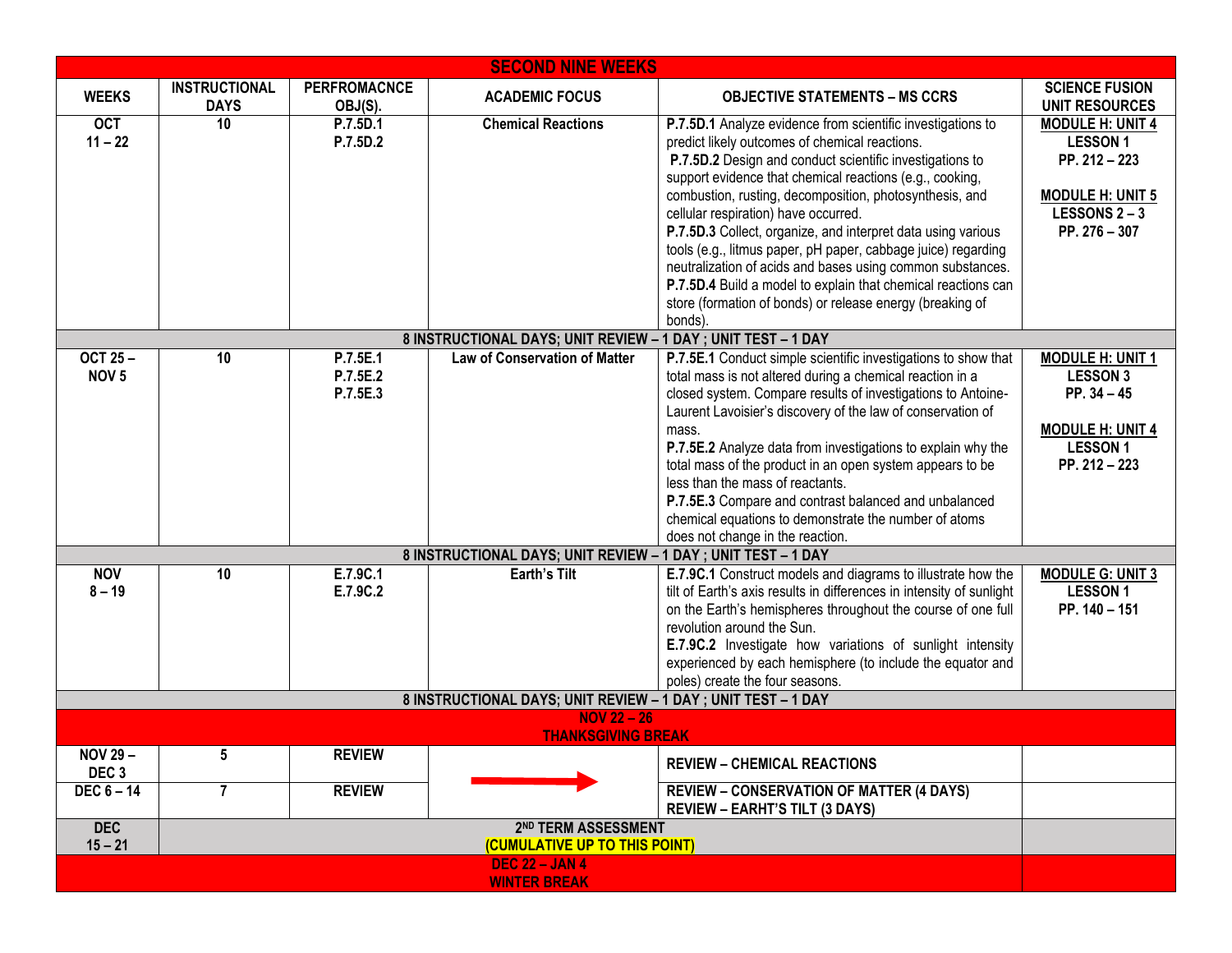| <b>THIRD NINE WEEKS</b>                                         |                                                     |                                                                                  |                                                                 |                                                                                                                                                                                                                                                                                                                                                                                                                                                                                                                                                                                                                                                                                                                                                                                                                                                                                                                                                                                                                                                                                                                                                                                                                       |                                                                |  |
|-----------------------------------------------------------------|-----------------------------------------------------|----------------------------------------------------------------------------------|-----------------------------------------------------------------|-----------------------------------------------------------------------------------------------------------------------------------------------------------------------------------------------------------------------------------------------------------------------------------------------------------------------------------------------------------------------------------------------------------------------------------------------------------------------------------------------------------------------------------------------------------------------------------------------------------------------------------------------------------------------------------------------------------------------------------------------------------------------------------------------------------------------------------------------------------------------------------------------------------------------------------------------------------------------------------------------------------------------------------------------------------------------------------------------------------------------------------------------------------------------------------------------------------------------|----------------------------------------------------------------|--|
| <b>WEEKS</b>                                                    | <b>INSTRUCTIONAL</b><br><b>DAYS</b>                 | <b>PERFROMACNCE</b><br>OBJ(S).                                                   | <b>ACADEMIC FOCUS</b>                                           | <b>OBJECTIVE STATEMENTS - MS CCRS</b>                                                                                                                                                                                                                                                                                                                                                                                                                                                                                                                                                                                                                                                                                                                                                                                                                                                                                                                                                                                                                                                                                                                                                                                 | <b>SCIENCE FUSION</b><br><b>UNIT RESOURCES</b>                 |  |
| $JAN 6 - 28$                                                    | 15                                                  | E.7.9A.1<br>E.7.9A.2<br>E.7.9A.3<br>E.7.9A.4<br>E.7.9A.5<br>E.7.9A.6<br>E.7.9A.7 | <b>Weather and Climate</b>                                      | E.7.9A.1 Analyze and interpret weather patterns from various<br>regions to differentiate between weather and climate.<br>E.7.9A.2 Analyze evidence to explain the weather conditions<br>that result from the relationship between the movement of<br>water and air masses.<br>E.7.9A.3 Interpret atmospheric data from satellites, radar,<br>and weather maps to predict weather patterns and<br>conditions.<br>E.7.9A.4 Construct an explanation for how climate is<br>determined in an area using global and surface features (e.g.<br>latitude, elevation, shape of the land, distance from water,<br>global winds and ocean currents).<br>E.7.9A.5 Analyze models to explain the cause and effect<br>relationship between solar energy and convection and the<br>resulting weather patterns and climate conditions.<br>E.7.9A.6 Research and use models to explain what type of<br>weather (thunderstorms, hurricanes, and tornadoes) results<br>from the movement and interactions of air masses, high and<br>low pressure systems, and frontal boundaries.<br>E.7.9A.7 Interpret topographic maps to predict how local and<br>regional geography affect weather patterns and make them<br>difficult to predict. | <b>MODULE F: UNIT 4</b><br><b>LESSONS 1-6</b><br>PP. 154 - 237 |  |
|                                                                 |                                                     |                                                                                  | 12 INSTRUCTIONAL DAYS; UNIT REVIEW - 2 DAYS ; UNIT TEST - 1 DAY |                                                                                                                                                                                                                                                                                                                                                                                                                                                                                                                                                                                                                                                                                                                                                                                                                                                                                                                                                                                                                                                                                                                                                                                                                       |                                                                |  |
| $JAN 31 -$<br><b>FEB 18</b>                                     | $\overline{15}$                                     | E.7.9B.1<br>E.7.9B.2<br>E.7.9B.3                                                 | <b>Climate Change</b>                                           | E.7.9B.1 Read and evaluate scientific or technical<br>information assessing the evidence and bias of each source<br>to explain the causes and effects of climate change.<br>E.7.9B.2 Interpret data about the relationship between the<br>release of carbon dioxide from burning fossil fuels into the<br>atmosphere and the presence of greenhouse gases.<br>E.7.9B.3 Engage in scientific argument based on current<br>evidence to determine whether climate change happens<br>naturally or is being accelerated through the influence of<br>man.                                                                                                                                                                                                                                                                                                                                                                                                                                                                                                                                                                                                                                                                   | <b>MODULE F: UNIT 4</b><br><b>LESSON7</b><br>PP. 238 - 255     |  |
| 12 INSTRUCTIONAL DAYS; UNIT REVIEW - 2 DAYS ; UNIT TEST - 1 DAY |                                                     |                                                                                  |                                                                 |                                                                                                                                                                                                                                                                                                                                                                                                                                                                                                                                                                                                                                                                                                                                                                                                                                                                                                                                                                                                                                                                                                                                                                                                                       |                                                                |  |
| <b>FEB</b><br>$21 - 25$                                         | 5                                                   | <b>REVIEW</b>                                                                    |                                                                 | <b>REVIEW - WEATHER AND CLIMATE CHANGE</b>                                                                                                                                                                                                                                                                                                                                                                                                                                                                                                                                                                                                                                                                                                                                                                                                                                                                                                                                                                                                                                                                                                                                                                            |                                                                |  |
| FEB 28-                                                         |                                                     |                                                                                  |                                                                 | 3RD TERM ASSESSMENT                                                                                                                                                                                                                                                                                                                                                                                                                                                                                                                                                                                                                                                                                                                                                                                                                                                                                                                                                                                                                                                                                                                                                                                                   |                                                                |  |
| MAR <sub>1</sub>                                                | (CUMULATIVE UP TO THIS POINT)<br><b>REVIEW SEPS</b> |                                                                                  |                                                                 |                                                                                                                                                                                                                                                                                                                                                                                                                                                                                                                                                                                                                                                                                                                                                                                                                                                                                                                                                                                                                                                                                                                                                                                                                       |                                                                |  |
| <b>MAR</b><br>$7 - 11$                                          |                                                     |                                                                                  |                                                                 |                                                                                                                                                                                                                                                                                                                                                                                                                                                                                                                                                                                                                                                                                                                                                                                                                                                                                                                                                                                                                                                                                                                                                                                                                       |                                                                |  |